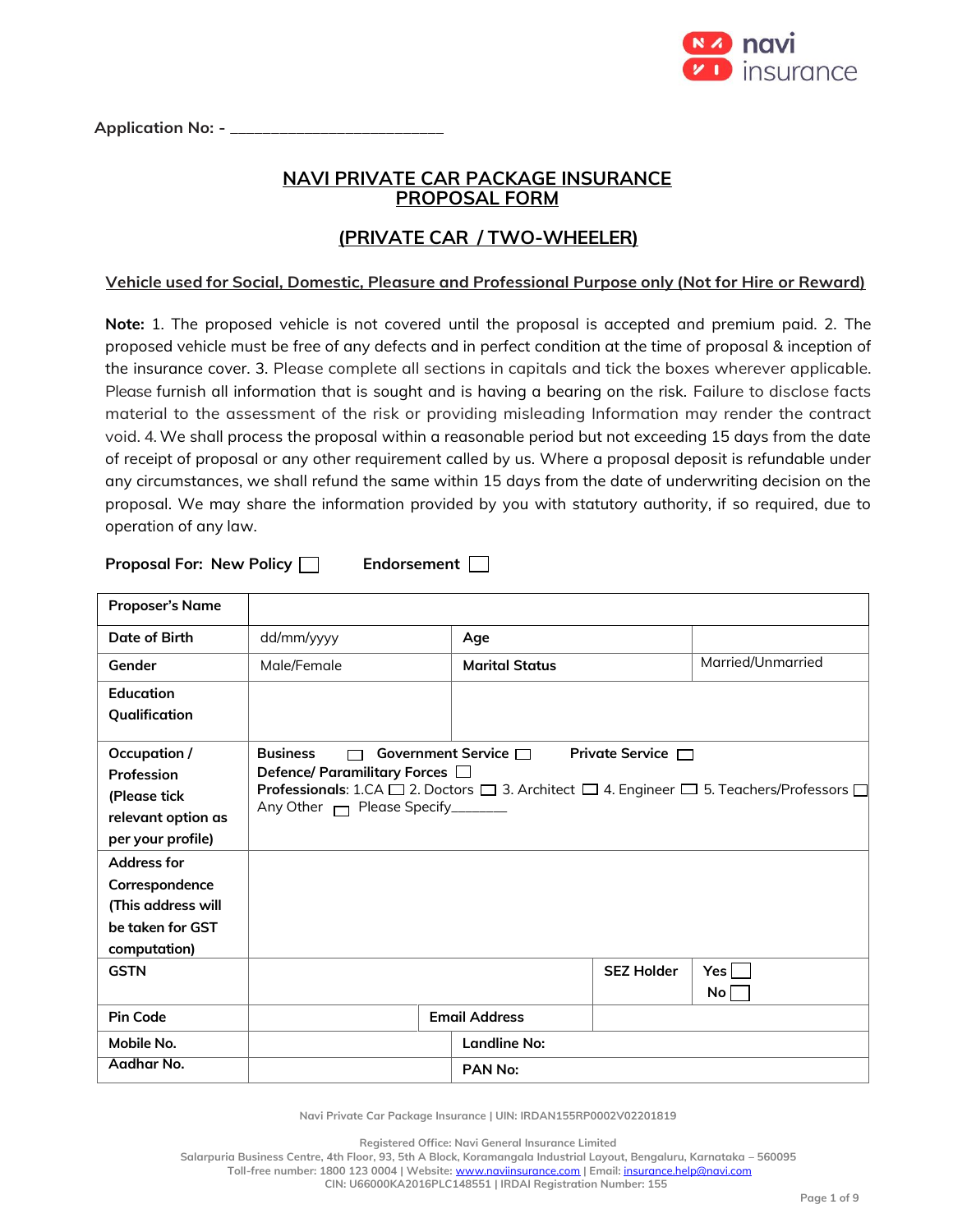

| <b>Financer's Details</b>                                           |                                                             |                                                   | Hire Purchase   Hypothecation  <br>Lease                                        |       |                    |       |                                                                                                  |          |           |             |  |
|---------------------------------------------------------------------|-------------------------------------------------------------|---------------------------------------------------|---------------------------------------------------------------------------------|-------|--------------------|-------|--------------------------------------------------------------------------------------------------|----------|-----------|-------------|--|
| <b>Name and Address</b>                                             |                                                             |                                                   |                                                                                 |       |                    |       |                                                                                                  |          |           |             |  |
| of Financer                                                         |                                                             |                                                   |                                                                                 |       |                    |       |                                                                                                  |          |           |             |  |
| <b>Type of Policy</b><br>Required                                   |                                                             |                                                   | Package                                                                         |       |                    |       |                                                                                                  |          |           |             |  |
|                                                                     |                                                             |                                                   | Package (Fire and Theft) □ Package (Fire only) [<br><b>Package (Theft only)</b> |       |                    |       |                                                                                                  |          |           |             |  |
|                                                                     |                                                             |                                                   |                                                                                 |       |                    |       |                                                                                                  |          |           |             |  |
| <b>Period of Insurance</b>                                          |                                                             |                                                   | From: --//-- Hrs. on dd/mm/yyyy<br>To: Midnight of dd/mm/yyyy                   |       |                    |       |                                                                                                  |          |           |             |  |
| Details of Vehicle:                                                 |                                                             |                                                   |                                                                                 |       |                    |       |                                                                                                  |          |           |             |  |
|                                                                     |                                                             |                                                   |                                                                                 |       |                    |       | Whether the vehicle is New or Second Hand at the time of Purchase: New $\Box$ Second Hand $\Box$ |          |           |             |  |
|                                                                     | Body Type: _________                                        |                                                   |                                                                                 |       |                    |       |                                                                                                  |          |           |             |  |
| <b>REGN. No</b>                                                     | Engine                                                      | <b>Chassis</b>                                    | Year of<br>Manuf                                                                | Make  |                    | Model | Date of                                                                                          | Cubic    | Seating   | Fuel        |  |
|                                                                     | <b>No</b>                                                   | No.                                               | acture                                                                          |       |                    |       | Registration<br>/ Date of                                                                        | Capacity | Capacity  | <b>Type</b> |  |
|                                                                     |                                                             |                                                   |                                                                                 |       |                    |       | Purchase                                                                                         |          | Including |             |  |
|                                                                     |                                                             |                                                   |                                                                                 |       |                    |       |                                                                                                  |          | driver &  |             |  |
|                                                                     |                                                             |                                                   |                                                                                 |       |                    |       |                                                                                                  |          | Side Car  |             |  |
|                                                                     |                                                             |                                                   |                                                                                 |       |                    |       |                                                                                                  |          |           |             |  |
|                                                                     |                                                             | <b>Registering Authority - Name and location:</b> |                                                                                 |       |                    |       |                                                                                                  |          |           |             |  |
| <b>Insured Declared Value</b><br>Amount (쿡)                         |                                                             |                                                   |                                                                                 |       |                    |       |                                                                                                  |          |           |             |  |
|                                                                     |                                                             | <b>Insured Declared Value of Vehicle</b>          |                                                                                 |       |                    |       |                                                                                                  |          |           |             |  |
|                                                                     | Side Car Value (Applicable for Two-Wheeler only)            |                                                   |                                                                                 |       |                    |       |                                                                                                  |          |           |             |  |
|                                                                     | Non-Electrical Accessories (other Than manufacturer fitted) |                                                   |                                                                                 |       |                    |       |                                                                                                  |          |           |             |  |
| Sr. No.                                                             |                                                             | <b>Items Description</b>                          |                                                                                 |       |                    |       | <b>IDV</b>                                                                                       |          |           |             |  |
| 1                                                                   |                                                             |                                                   |                                                                                 |       |                    |       |                                                                                                  |          |           |             |  |
| $\overline{2}$                                                      |                                                             |                                                   |                                                                                 |       |                    |       |                                                                                                  |          |           |             |  |
| 3                                                                   |                                                             |                                                   |                                                                                 |       |                    |       |                                                                                                  |          |           |             |  |
| <b>Total</b>                                                        |                                                             |                                                   |                                                                                 |       |                    |       |                                                                                                  |          |           |             |  |
| Electrical/ Electronic Accessories (Other than manufacturer fitted) |                                                             |                                                   |                                                                                 |       |                    |       |                                                                                                  |          |           |             |  |
|                                                                     |                                                             |                                                   |                                                                                 |       |                    |       |                                                                                                  |          |           |             |  |
| Sr. No.                                                             |                                                             | <b>Items Description</b>                          | <b>Make</b>                                                                     | Model | Year<br><b>IDV</b> |       |                                                                                                  |          |           |             |  |
| 1.                                                                  |                                                             |                                                   |                                                                                 |       |                    |       |                                                                                                  |          |           |             |  |
| 2.<br>3.                                                            |                                                             |                                                   |                                                                                 |       |                    |       |                                                                                                  |          |           |             |  |
|                                                                     |                                                             |                                                   |                                                                                 |       |                    |       |                                                                                                  |          |           |             |  |
|                                                                     | <b>Total</b>                                                |                                                   |                                                                                 |       |                    |       |                                                                                                  |          |           |             |  |
| External CNG/LPG kit (Not Provided by manufacturer)                 |                                                             |                                                   |                                                                                 |       |                    |       |                                                                                                  |          |           |             |  |
| <b>Total IDV</b>                                                    |                                                             |                                                   |                                                                                 |       |                    |       |                                                                                                  |          |           |             |  |

**Registered Office: Navi General Insurance Limited**

**Salarpuria Business Centre, 4th Floor, 93, 5th A Block, Koramangala Industrial Layout, Bengaluru, Karnataka – 560095**

**Toll-free number: 1800 123 0004 | Website:** [www.naviinsurance.com](http://www.naviinsurance.com/) **| Email:** [insurance.help@navi.com](mailto:insurance.help@navi.com)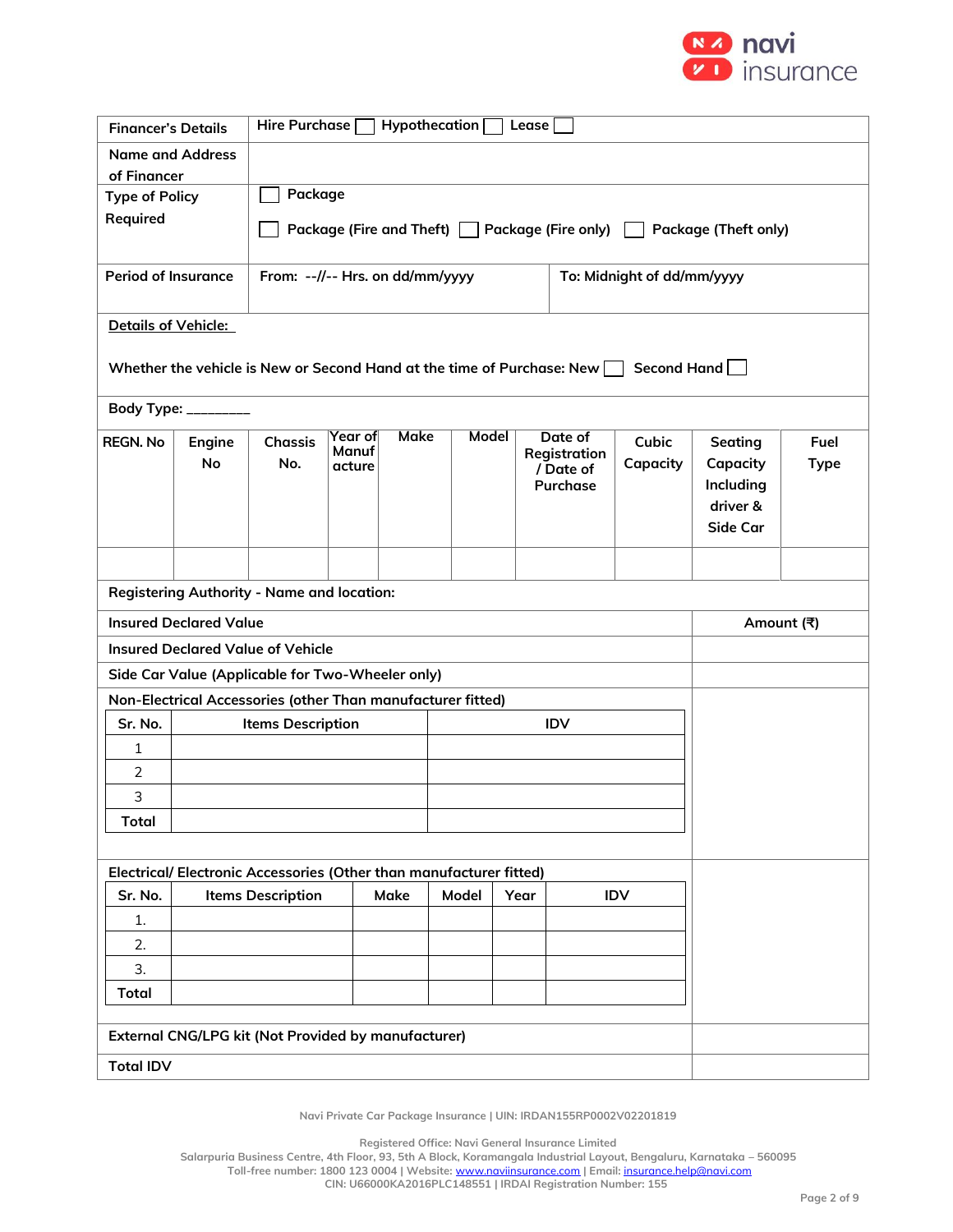

#### **Note:**

The Insured's Declared Value (IDV) of the vehicle will be deemed to be the 'SUM INSURED' for the purpose of this tariff and it will be fixed at the commencement of each policy period for each insured vehicle.

The IDV of the vehicle is to be fixed on the basis of manufacturers listed selling price of the brand and model as the vehicle proposed for insurance at the commencement of insurance /renewal, and adjusted for depreciation (as per schedule specified below). The IDV of the side car(s) and / or accessories, if any, fitted to the vehicle but not included in the manufacturer's listed selling price of the vehicle is / are also likewise to be fixed.

The schedule of age-wise depreciation as shown below is applicable for the purpose of Total Loss/ Constructive Total Loss (TL/ CTL) claims only. A vehicle will be considered to be a CTL where the aggregate cost of retrieval and / or repair of the vehicle subject to terms and conditions of the policy exceeds 75% of the IDV.

| <b>AGE OF VEHICLE</b>                       | % OF DEPRECIATION FOR FIXING<br>IDV |
|---------------------------------------------|-------------------------------------|
| Not exceeding 6 months                      | 5%                                  |
| Exceeding 6 months but not exceeding 1 year | 15%                                 |
| Exceeding 1 year but not exceeding 2 years  | 20%                                 |
| Exceeding 2 year but not exceeding 3 years  | 30%                                 |
| Exceeding 3 year but not exceeding 4 years  | 40%                                 |
| Exceeding 4 year but not exceeding 5 years  | 50%                                 |

**Note.** IDV of obsolete models of vehicles (i.e. Models which the manufacturers have discontinued to manufacture) and vehicles beyond 5 years of age will be determined on the basis of an understanding between the insurer and the insured.

#### **PREVIOUS INSURER DETAILS**

| <b>Previous</b><br>Policy No | Type of<br><b>Policy</b><br>Packag<br>e/TP | Name of<br>Insurer &<br>Servicing<br><b>Branch</b><br>Code or<br><b>Address</b> | NCB in<br>last<br>year<br><b>Policy</b> | <b>Policy Expiry Date</b> | Did you<br>claim<br>Last year?<br>Yes/No. If<br>yes, please<br>provide<br>claim<br>amount. | <b>NCB % Eligible</b><br>(provide proof or<br>declaration at the<br>end of the proposal<br>form)                |
|------------------------------|--------------------------------------------|---------------------------------------------------------------------------------|-----------------------------------------|---------------------------|--------------------------------------------------------------------------------------------|-----------------------------------------------------------------------------------------------------------------|
|                              |                                            |                                                                                 |                                         |                           |                                                                                            |                                                                                                                 |
| Claim Lodged in past 3 years |                                            | Year 1                                                                          | Year 2                                  |                           | Year 3                                                                                     |                                                                                                                 |
| No. of claims                |                                            |                                                                                 |                                         |                           |                                                                                            |                                                                                                                 |
| Amount                       |                                            |                                                                                 |                                         |                           |                                                                                            |                                                                                                                 |
|                              |                                            |                                                                                 |                                         |                           |                                                                                            | Has any Insurance Company Ever Declined/Cancelled /Refused Renewal/Imposed special condition or excess – Yes/No |

If Yes, reason and details thereof:

**Navi Private Car Package Insurance | UIN: IRDAN155RP0002V02201819**

**Registered Office: Navi General Insurance Limited**

**Salarpuria Business Centre, 4th Floor, 93, 5th A Block, Koramangala Industrial Layout, Bengaluru, Karnataka – 560095**

**Toll-free number: 1800 123 0004 | Website:** [www.naviinsurance.com](http://www.naviinsurance.com/) **| Email:** [insurance.help@navi.com](mailto:insurance.help@navi.com)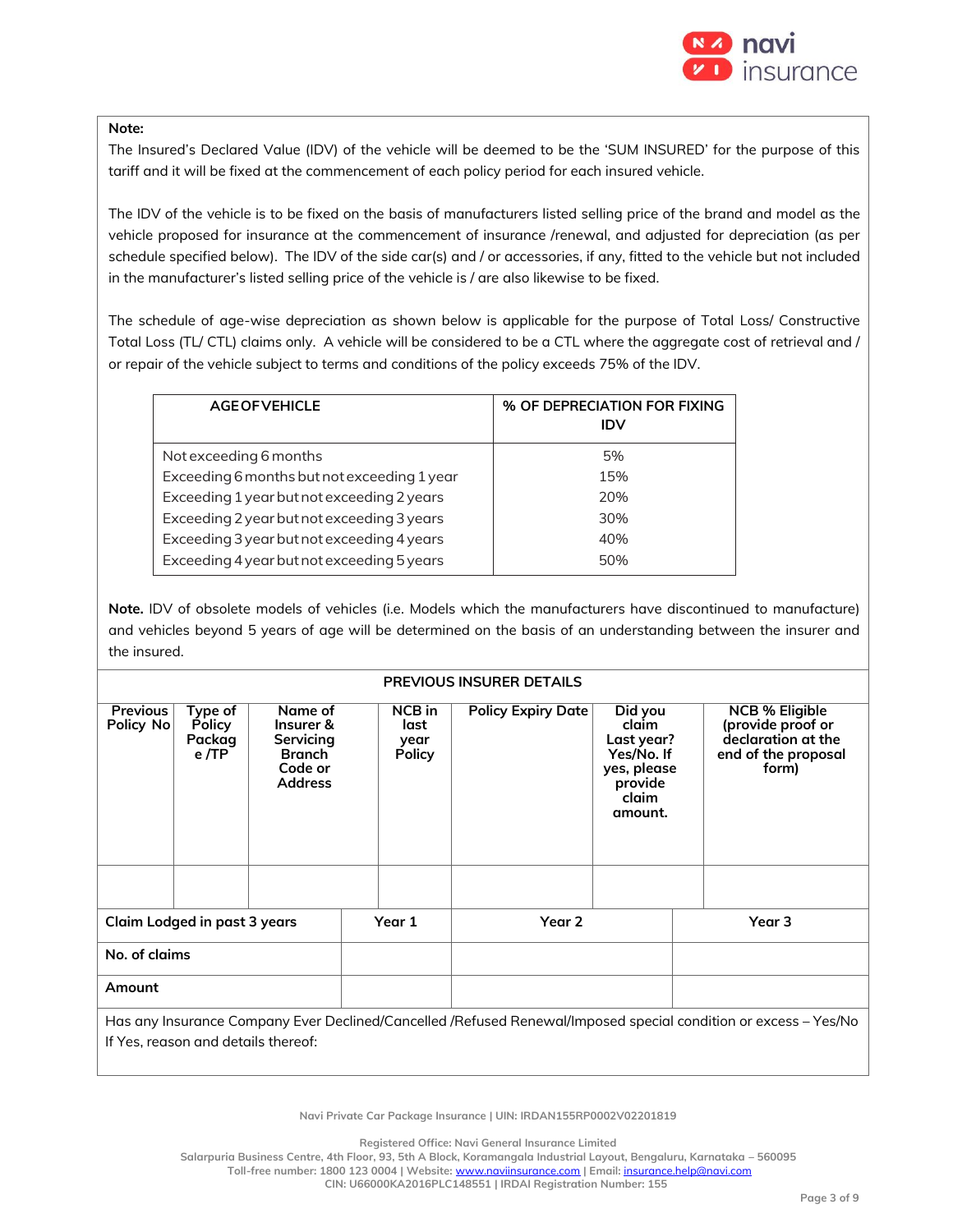

| <b>OTHER INFORMATION</b>                                          |                                                                             |  |  |  |  |
|-------------------------------------------------------------------|-----------------------------------------------------------------------------|--|--|--|--|
| (Tick on relevant option and provide details wherever applicable) |                                                                             |  |  |  |  |
| Average Yearly Usage (in KM's)                                    |                                                                             |  |  |  |  |
| <b>Current Odometer Rating</b>                                    |                                                                             |  |  |  |  |
| City where vehicle will be driven                                 |                                                                             |  |  |  |  |
| Are you an existing customer of Navi<br><b>General Insurance?</b> | Yes/No<br>Please provide Policy No: ______________________or<br>Customer ID |  |  |  |  |
| Is any other Private car/two-Wheeler                              | Yes/No                                                                      |  |  |  |  |
| belonging to your family insured with                             |                                                                             |  |  |  |  |
| us?                                                               | (Family means Father, Mother, Self, Spouse, Children)                       |  |  |  |  |
| Do you wish to share your Credit                                  | Yes/No                                                                      |  |  |  |  |
| Score with us?                                                    |                                                                             |  |  |  |  |
| Is your vehicle fitted with Telematics                            | Yes/No - If yes are you willing to share device data if required by         |  |  |  |  |
| Device?                                                           | company? (Yes/No)                                                           |  |  |  |  |
| Do you wish to provide photograph of                              | Yes/No                                                                      |  |  |  |  |
| your vehicle?                                                     |                                                                             |  |  |  |  |
| If yes, please provide/upload minimum                             |                                                                             |  |  |  |  |
| four photographs of all 4 sides of the                            |                                                                             |  |  |  |  |
| vehicle taken on the date of proposal                             |                                                                             |  |  |  |  |
| through our mobile application.                                   |                                                                             |  |  |  |  |
| Voluntary Excess: Do you wish to opt                              | Yes/No - If yes, please specify the amount                                  |  |  |  |  |
| for Voluntary Excess over and above the                           |                                                                             |  |  |  |  |
| <b>Compulsory Deductible mentioned</b>                            |                                                                             |  |  |  |  |
| below:                                                            |                                                                             |  |  |  |  |
| Two Wheelers - Rs.100                                             | For Two Wheelers: Rs 500/750/1000/1500/3000                                 |  |  |  |  |
| Private Car----                                                   |                                                                             |  |  |  |  |
| Not Exceeding 1500 CC - Rs.1000                                   | For Private Cars: Rs 2500/5000/7500/15000                                   |  |  |  |  |
| Exceeding 1500 CC - Rs.2000                                       |                                                                             |  |  |  |  |
|                                                                   |                                                                             |  |  |  |  |

**Registered Office: Navi General Insurance Limited**

**Salarpuria Business Centre, 4th Floor, 93, 5th A Block, Koramangala Industrial Layout, Bengaluru, Karnataka – 560095 Toll-free number: 1800 123 0004 | Website:** [www.naviinsurance.com](http://www.naviinsurance.com/) **| Email:** [insurance.help@navi.com](mailto:insurance.help@navi.com)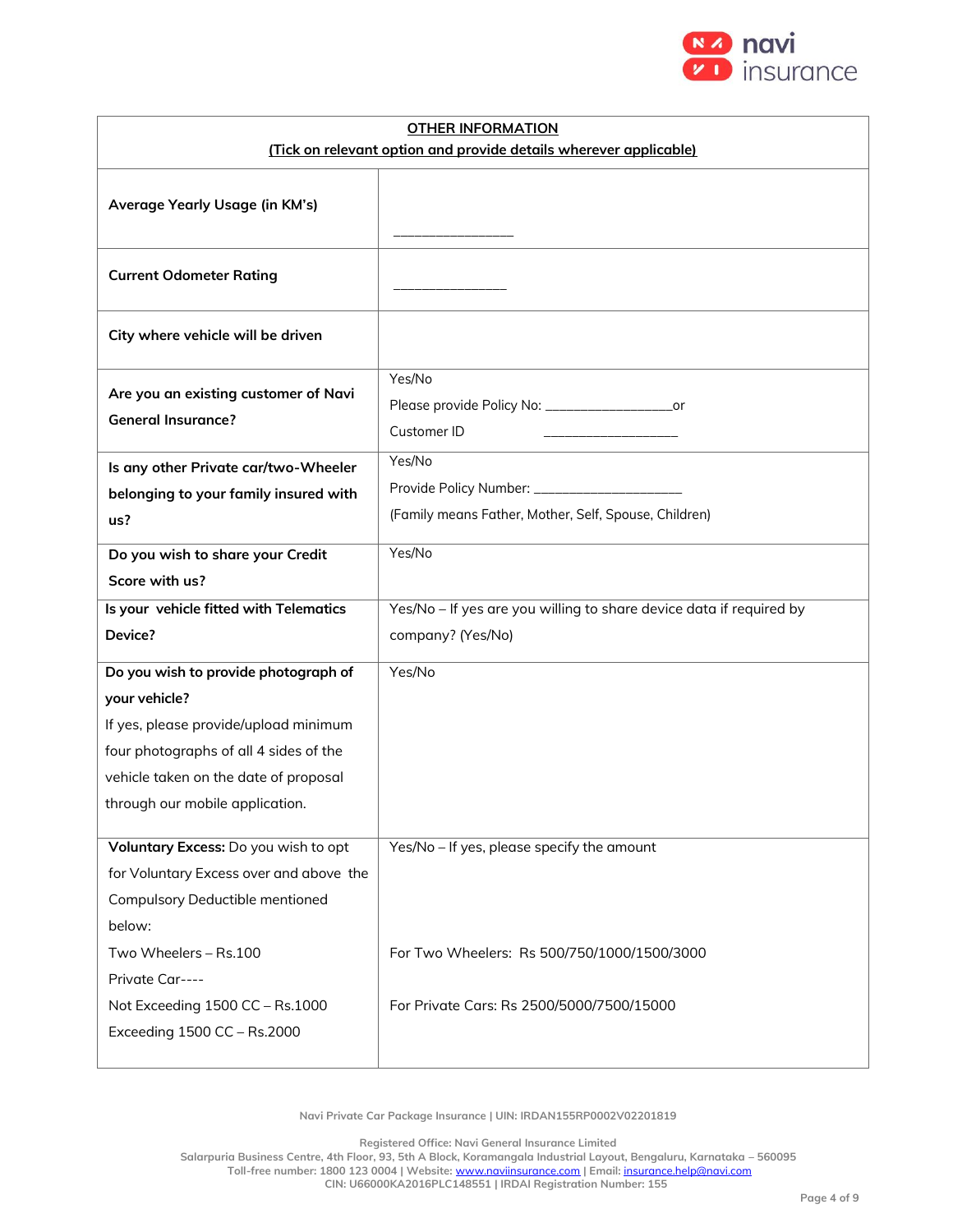

| ANY OTHER RELVANT INFORMATION                                                                                                                                 |                                                                                      |                  |                       |  |                              |                  |
|---------------------------------------------------------------------------------------------------------------------------------------------------------------|--------------------------------------------------------------------------------------|------------------|-----------------------|--|------------------------------|------------------|
| Is any of these applicable:                                                                                                                                   |                                                                                      |                  |                       |  |                              |                  |
| Vehicle being run by non-<br>1.<br>conventional source<br>Vehicle will be used for driving<br>2.                                                              | Yes/No<br>If yes, please specify details (RC copy will be needed as proof)<br>Yes/No |                  |                       |  |                              |                  |
| tuitions<br>Whether vehicle is certified as<br>3.<br>Vintage car by Vintage and Classic<br>Car Club of India.                                                 | Yes/No                                                                               |                  |                       |  |                              |                  |
| Vehicle is Specially designed for use<br>4.<br>of blind / Handicapped / Mentally<br><b>Challenged Person and duly</b><br>endorsed in Registration Certificate | Yes/No                                                                               |                  |                       |  |                              |                  |
| Use of vehicle limited to own<br>5.<br>premises?                                                                                                              | Yes/No                                                                               |                  |                       |  |                              |                  |
| Whether the vehicle is fitted with<br>6.<br><b>Fibre Glass Tank</b>                                                                                           | Yes/No                                                                               |                  |                       |  |                              |                  |
| Is the vehicle fitted with Anti-Theft<br>7.<br>device approved by ARAI?                                                                                       | Yes/No                                                                               |                  |                       |  |                              |                  |
| Imported Vehicle without Custom<br>8.<br>Duty                                                                                                                 | Yes/No                                                                               |                  |                       |  |                              |                  |
| Loss of accessories by Burglary,<br>9.<br>House breaking and theft<br>(Applicable only for Two-Wheeler)                                                       | Yes/No                                                                               |                  |                       |  |                              |                  |
| 10. Are you member of Auto/mobile<br><b>Association of India?</b>                                                                                             | Yes/No, If yes Please state:<br>2. Date of Expiry__________                          |                  |                       |  |                              |                  |
| Do you wish to restrict TPPD cover to<br>Statutory limit of Rs.6000/-only?                                                                                    | Yes / No                                                                             |                  |                       |  |                              |                  |
| (Two-Wheeler Policy Limit - Rs1<br>lakh Private Car Policy Limit - Rs7.5<br>lakh)                                                                             |                                                                                      |                  |                       |  |                              |                  |
| <b>Geographical Area extension:</b><br>(Please select countries you wish to<br>cover)                                                                         | Bangladesh, Nepal, Bhutan, Pakistan, Maldives, Sri Lanka                             |                  |                       |  |                              |                  |
| <b>Details of Driver</b><br>Owner Driver<br><b>Others</b><br>If Others, please specify relation to                                                            | Self/Father/Mother/Brother/<br>Sister/Son/Daughter/Others                            |                  | Driving<br>Experience |  | $Age \,$                     |                  |
| insured:                                                                                                                                                      | (Please fill in the details)                                                         |                  |                       |  |                              |                  |
| Any Physical infirmity/defective vision<br>or Hearing? If yes provide details:                                                                                |                                                                                      |                  |                       |  |                              |                  |
| Provide details of any Accident or<br><b>Impending Prosecution.</b>                                                                                           | <b>Drivers Name</b>                                                                  | Date of Accident |                       |  | Circumstances<br>of Accident | Loss/Cost<br>Rs. |
|                                                                                                                                                               | <b>Additional Covers Required</b>                                                    |                  |                       |  |                              |                  |

**Registered Office: Navi General Insurance Limited**

**Salarpuria Business Centre, 4th Floor, 93, 5th A Block, Koramangala Industrial Layout, Bengaluru, Karnataka – 560095**

**Toll-free number: 1800 123 0004 | Website:** [www.naviinsurance.com](http://www.naviinsurance.com/) **| Email:** [insurance.help@navi.com](mailto:insurance.help@navi.com)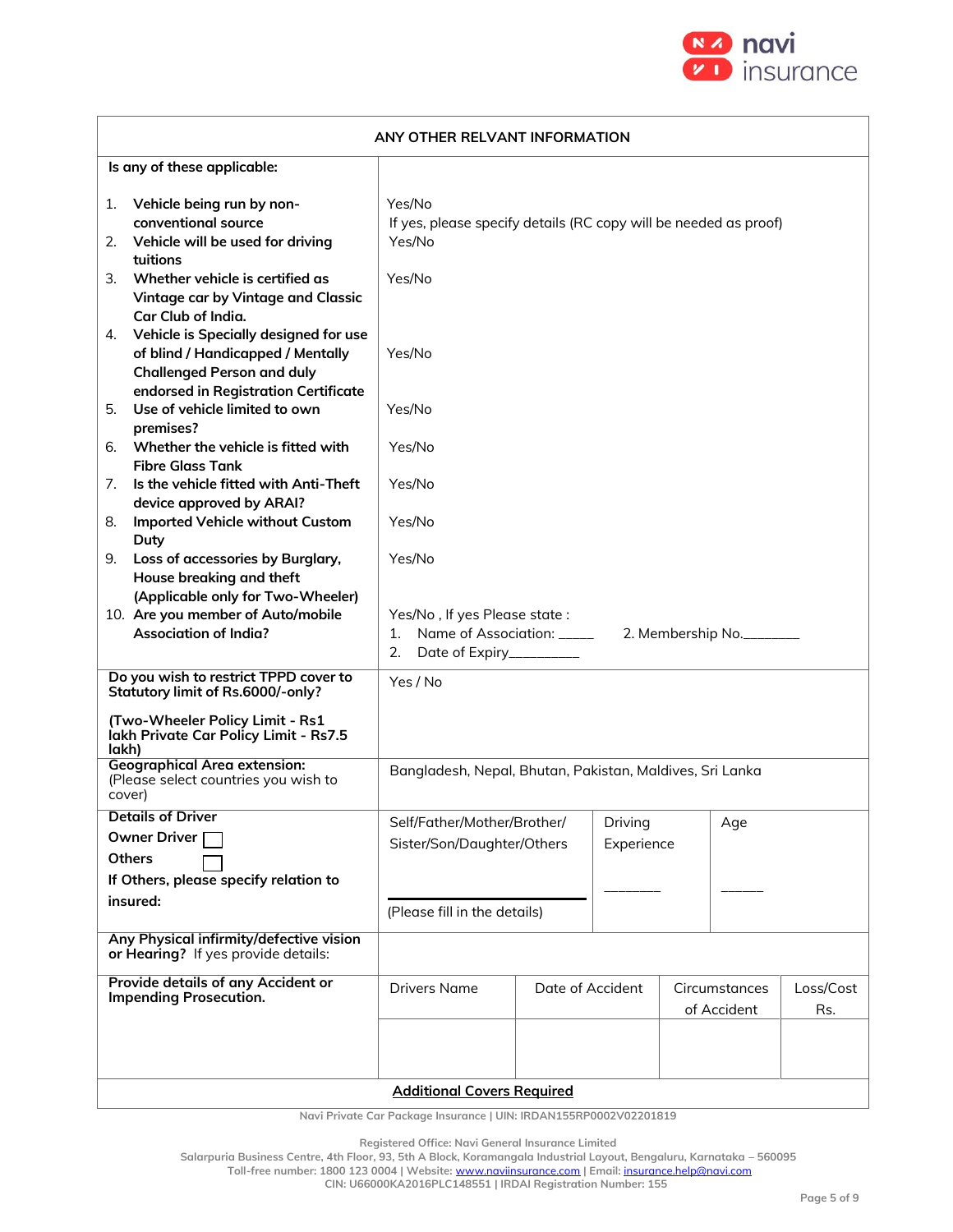

| Do you wish to cover your legal liability towards?<br>Yes/No.                                                  |                           |               |                   |              |                          |                                     |  |  |
|----------------------------------------------------------------------------------------------------------------|---------------------------|---------------|-------------------|--------------|--------------------------|-------------------------------------|--|--|
| <b>Paid Driver</b>                                                                                             |                           |               | Yes /No           |              |                          |                                     |  |  |
| <b>Unnamed Employees (IMT 29)</b>                                                                              |                           |               | No. of Employees: |              |                          |                                     |  |  |
| Unnamed Workmen (In addition to WC<br>liability)                                                               |                           |               | No. of Workmen:   |              |                          |                                     |  |  |
| Soldier/Sailor/Airman employed as                                                                              |                           |               |                   |              |                          |                                     |  |  |
| driver in private capacity (Only for                                                                           |                           |               |                   |              |                          |                                     |  |  |
| <b>Private Car)</b>                                                                                            |                           |               |                   |              |                          |                                     |  |  |
| PA cover to Unnamed                                                                                            |                           |               | Yes / No          |              |                          |                                     |  |  |
| Passengers/Pillion rider                                                                                       |                           | CSI:          |                   |              |                          |                                     |  |  |
| Private Cars - Max 2 lakh per person                                                                           |                           | (Per Person)  |                   |              |                          |                                     |  |  |
| Two-Wheeler - Max Rs. 1 lakh per                                                                               |                           |               |                   |              |                          |                                     |  |  |
| person                                                                                                         |                           |               |                   |              |                          |                                     |  |  |
| (In multiples of Rs. 10,000 for Seating                                                                        |                           |               |                   |              |                          |                                     |  |  |
| capacity as per RC including driver)                                                                           |                           |               |                   |              |                          |                                     |  |  |
| <b>PA cover to Paid</b>                                                                                        |                           |               | Yes / No          |              |                          |                                     |  |  |
| Driver/Cleaner/Conductor                                                                                       |                           | No of Persons |                   |              |                          |                                     |  |  |
|                                                                                                                |                           | CSI:          |                   |              |                          |                                     |  |  |
| Do you wish to include Personal Accident cover for named persons? If YES, give name and Sum Insured opted for: |                           |               |                   |              |                          |                                     |  |  |
| Name                                                                                                           | <b>CSI opted</b><br>(Rs.) |               | Nominee           | Relationship | Name of the<br>Appointee | Relationship with<br><b>Nominee</b> |  |  |
| 1)                                                                                                             |                           |               |                   |              |                          |                                     |  |  |
| 2)                                                                                                             |                           |               |                   |              |                          |                                     |  |  |
| 3)                                                                                                             |                           |               |                   |              |                          |                                     |  |  |
| 4)                                                                                                             |                           |               |                   |              |                          |                                     |  |  |

#### **COMPULSORY PERSONAL ACCIDENT COVER FOR OWNER DRIVER**

**Personal Accident Cover for Owner Driver is compulsory. Please give details of nomination:**

- **(a) Name of the Nominee & Age :**
- **(b) Relationship :**
- **(c) Name of the Appointee**
- **(If Nominee is a Minor) :**
- (Note: The maximum CSI available per person is Rs.2 Lakhs in case of Private Cars and Rs.1 Lakh in the case of **(d) Relationship to the Nominee :**

Motorized Two Wheelers) **Note:**

5)

- **1.** Personal Accident cover for Owner Driver is compulsory for Sum Insured of Rs.15,00,000/-.
- **2.** Compulsory PA cover to owner driver cannot be granted where a vehicle is owned by a company, a partnership firm or a similar body corporate or where the owner-driver does not hold an effective driving license.
- **3.** Do you already have a 24-hour Personal Accident cover against Death and Permanent Disability (Total and Partial) for Capital Sum Insured of at least Rs.15 lacs? Yes/No, if yes, Sum Insured:

#### **PREMIUM PAYMENT AND BANK DETAILS**

**Navi Private Car Package Insurance | UIN: IRDAN155RP0002V02201819**

**Registered Office: Navi General Insurance Limited**

**Salarpuria Business Centre, 4th Floor, 93, 5th A Block, Koramangala Industrial Layout, Bengaluru, Karnataka – 560095**

**Toll-free number: 1800 123 0004 | Website:** [www.naviinsurance.com](http://www.naviinsurance.com/) **| Email:** [insurance.help@navi.com](mailto:insurance.help@navi.com)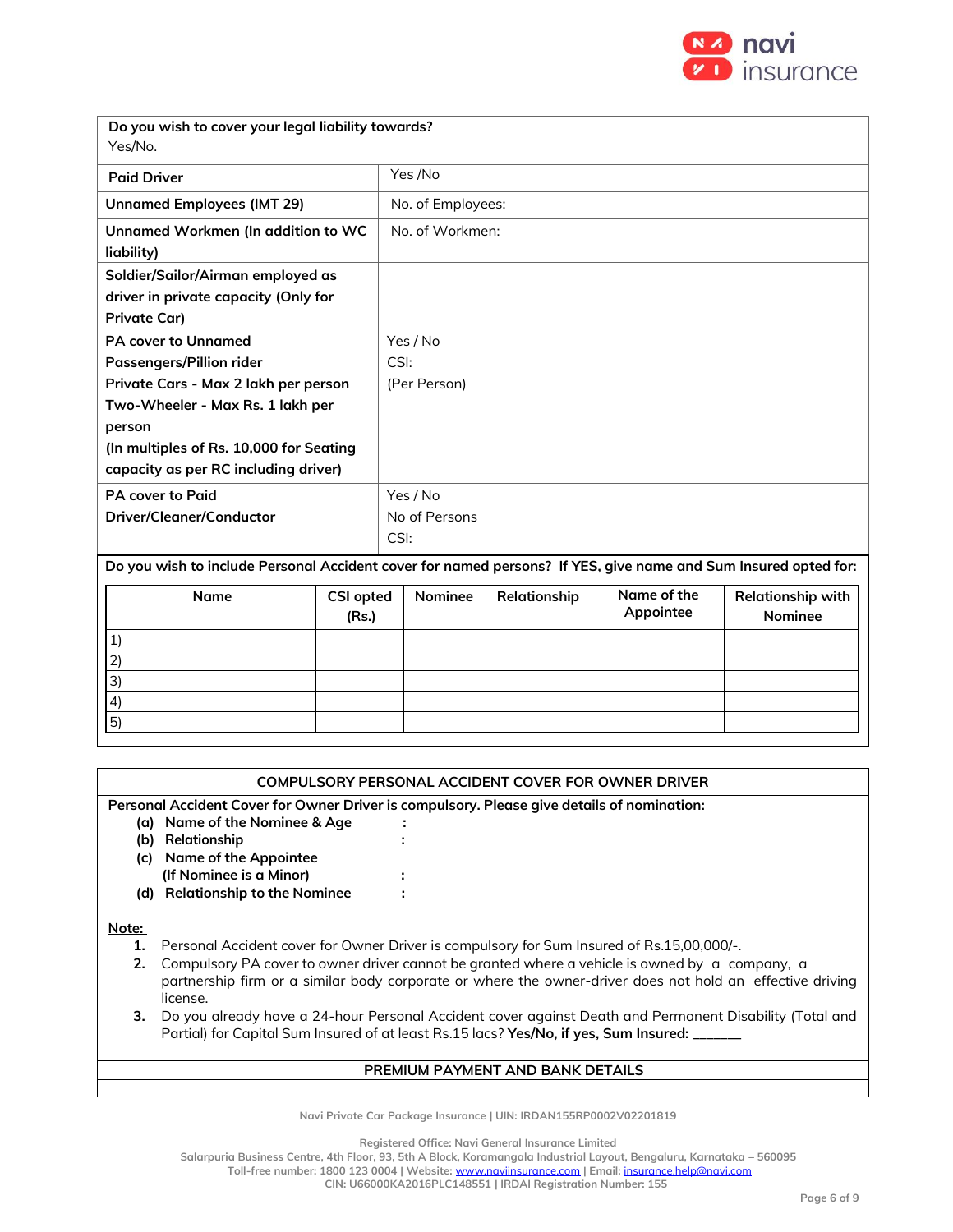

| Payment Option:                               | Cheque<br>Debit Card                                                                                                                                                                                                                                                                                                                                                                                           | Demand Draft<br>$\Box$<br><b>Credit Card</b><br>П            | <b>Fund Transfer</b><br>$\Box$<br>П                                                                                                  | $\Box$            | Pay Order                                | □ |
|-----------------------------------------------|----------------------------------------------------------------------------------------------------------------------------------------------------------------------------------------------------------------------------------------------------------------------------------------------------------------------------------------------------------------------------------------------------------------|--------------------------------------------------------------|--------------------------------------------------------------------------------------------------------------------------------------|-------------------|------------------------------------------|---|
| Premium Amount:                               | ₹                                                                                                                                                                                                                                                                                                                                                                                                              |                                                              | Amount in Words:                                                                                                                     |                   |                                          |   |
|                                               | For Cheque/DD/PO (Payable in favour of Navi General Insurance Company Limited)                                                                                                                                                                                                                                                                                                                                 |                                                              |                                                                                                                                      |                   |                                          |   |
| Account Holder Name<br>Instrument Number      |                                                                                                                                                                                                                                                                                                                                                                                                                |                                                              | <b>Instrument Date</b>                                                                                                               | ÷                 |                                          |   |
| Instrument Amount                             |                                                                                                                                                                                                                                                                                                                                                                                                                |                                                              | <b>Bank Name</b>                                                                                                                     | ÷                 |                                          |   |
| Credit/Debit Card No.<br>Fund Transfer/Wallet | : Name of Bank/Wallet                                                                                                                                                                                                                                                                                                                                                                                          |                                                              | <b>Expiry Date</b><br><b>Transaction Number:</b>                                                                                     | <b>Contractor</b> |                                          |   |
| <b>PAN Number</b>                             |                                                                                                                                                                                                                                                                                                                                                                                                                |                                                              | <b>TAN Number</b>                                                                                                                    |                   |                                          |   |
| Note:<br>Account No.                          | As per the Regulatory requirements, we can affect payment of the refund (if any) and or claims only through<br>Electronic Clearing System (ECS) / National Electronic Funds Transfer (NEFT) / Real Time Gross Settlement (RTGS) /<br>Interbank Mobile Payment Service (IMPS). If the premium payment mode is other than cheque, please provide your<br>account details as mentioned below for refund purposes. | <u> 1990 - Johann Barbara, martin a</u>                      | <b>IFSC/MICR Code</b>                                                                                                                |                   |                                          |   |
| UPI ID                                        |                                                                                                                                                                                                                                                                                                                                                                                                                |                                                              | <b>Branch Name:</b>                                                                                                                  | ÷                 |                                          |   |
| Type of Account                               | $\mathcal{L}$                                                                                                                                                                                                                                                                                                                                                                                                  | <b>Saving Bank's Account</b><br>Others (Please Specify)<br>□ | □ Current Account<br>the contract of the contract of the contract of the contract of the contract of the contract of the contract of | $\Box$            |                                          |   |
|                                               |                                                                                                                                                                                                                                                                                                                                                                                                                |                                                              | ELECTRONIC INSURANCE ACCOUNT DETAILS OF PROPOSER                                                                                     |                   |                                          |   |
| (Email Id is mandatory)                       |                                                                                                                                                                                                                                                                                                                                                                                                                |                                                              |                                                                                                                                      |                   |                                          |   |
| Do you have an EIA :                          | $\Box$ Yes<br>$\Box$ No                                                                                                                                                                                                                                                                                                                                                                                        |                                                              | If No, do you wish to apply for EIA : □ Yes □ No                                                                                     |                   |                                          |   |
| If Yes, please quote the EIA number           |                                                                                                                                                                                                                                                                                                                                                                                                                |                                                              | $\mathcal{L}_{\rm{max}}$                                                                                                             |                   | $<<$ _________________________________>> |   |
|                                               | If applied, please mention your preferred Insurance Repository     << ________________________>>                                                                                                                                                                                                                                                                                                               |                                                              |                                                                                                                                      |                   |                                          |   |
|                                               | Email Id (Registered with Insurance Repository)                                                                                                                                                                                                                                                                                                                                                                |                                                              |                                                                                                                                      |                   |                                          |   |
| details immediately.                          | Your Policy will be credited in your EIA account and your address details as mentioned in the EIA shall override the<br>address provided in this proposal for Insurance. We request you to inform the Repository of any changes in the                                                                                                                                                                         |                                                              |                                                                                                                                      |                   |                                          |   |

**Registered Office: Navi General Insurance Limited**

**Salarpuria Business Centre, 4th Floor, 93, 5th A Block, Koramangala Industrial Layout, Bengaluru, Karnataka – 560095 Toll-free number: 1800 123 0004 | Website:** [www.naviinsurance.com](http://www.naviinsurance.com/) **| Email:** [insurance.help@navi.com](mailto:insurance.help@navi.com) **CIN: U66000KA2016PLC148551 | IRDAI Registration Number: 155**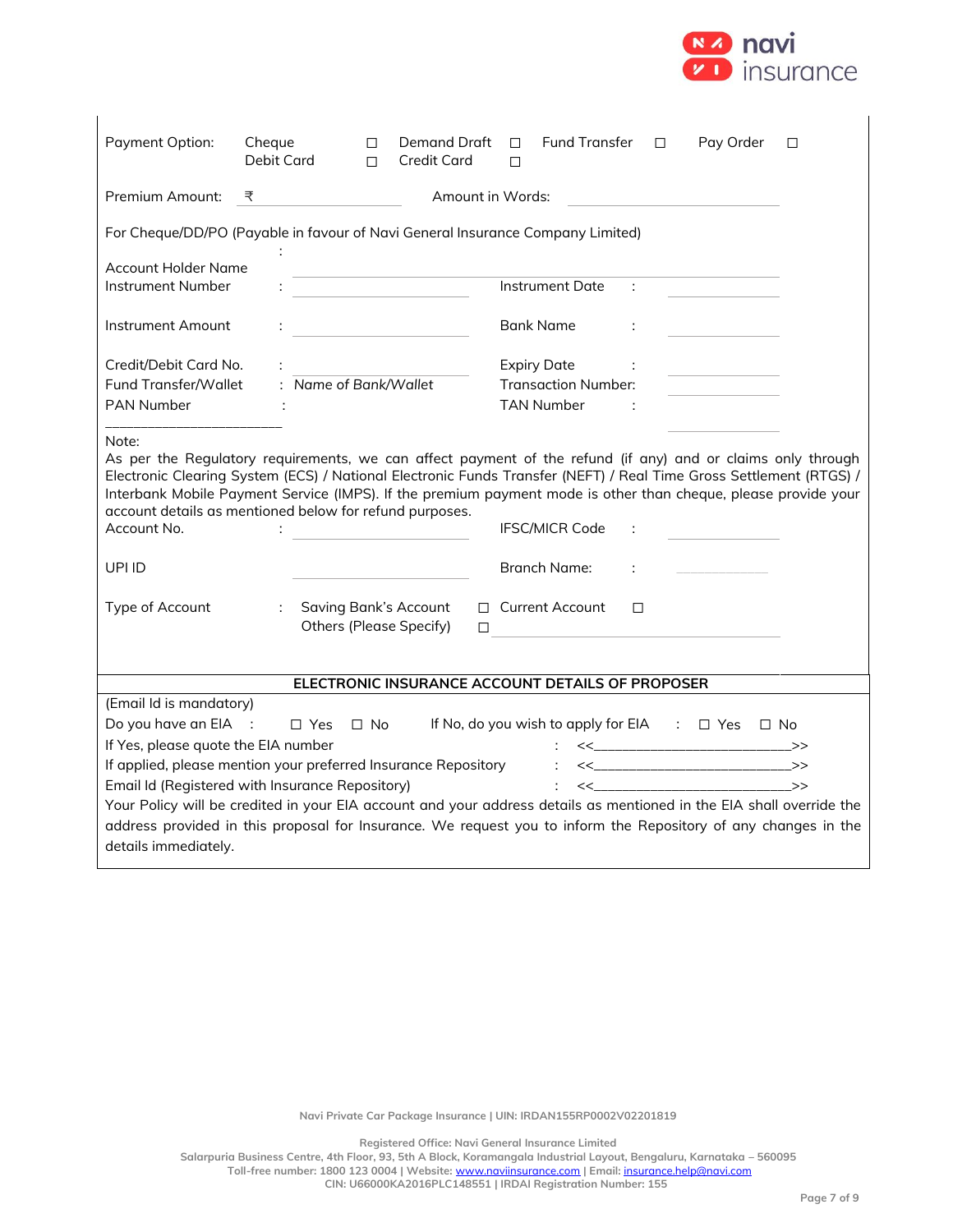

#### **Declaration**:

"I/We desire to insure with NAVI GENERAL INSURANCE LIMITED ("Company") in respect of the vehicle described in this proposal form and statements contained herein, shared by me digitally or otherwise either through Company website, emails, Mobile application or any such mode of communication are true and accurate representations.

I/We undertake and confirm that:

- a) If any of the statements made herein are found to be false or incorrect, the benefits under this policy would stand forfeited.
- b) This application and declaration shall be promissory and shall be the basis of contract between me/us and the Company.
- c) I/We have read and understood the coverages, the terms and conditions and accept the Company's policy of insurance along with said conditions. .
- d) If any additions or alterations are carried out by me/us in this proposal form or if there is any change in the information submitted by me/us after the submission of this proposal form, then the same would be conveyed to the Company immediately, failing which the benefits under the policy would stand forfeited.
- e) The Company may take appropriate measures to capture the voice log for all telephonic transactions carried out by me/us as required by the procedure/regulations internal or external to the Company and shall not hold the Company responsible or liable for relying/using such recorded telephonic conversation.
- f) The insurance would be effective only on acceptance of this application by the Company and the payment of requisite premium in advance. In the event of non-realization of the Cheque or nonreceipt of the amount of premium by the company, the policy shall be deemed cancelled "ab initio" and the Company shall not be responsible for any liabilities of whatsoever nature under this policy.
- g) I/We agree to receive "Certificate of Insurance and Policy Schedule" only and shall access the policy terms, conditions and exclusions on the company's website.
- h) I/We hereby confirm that all premiums have been/will be paid from bonafide sources and no premiums have been/will be paid out of proceeds of crime related to any of the offence listed in Prevention of Money Laundering Act, 2002. I understand that the Company has the right to call for documents to establish sources of funds.

## **Declaration for No Claim Bonus (if NCB claimed but confirmation from previous insurer not submitted).**

I/We declare that the rate of NCB claimed by me/us is correct and that NO CLAIM has arisen in the expiring Policy Period (Copy of Policy enclosed). I/We further undertake that if this declaration is found incorrect, all benefits under the Policy in respect of Section I of the Policy will stand forfeited.

**Place:**

**Date: Signature of Proposer**

**Navi Private Car Package Insurance | UIN: IRDAN155RP0002V02201819**

**Registered Office: Navi General Insurance Limited**

**Salarpuria Business Centre, 4th Floor, 93, 5th A Block, Koramangala Industrial Layout, Bengaluru, Karnataka – 560095 Toll-free number: 1800 123 0004 | Website:** [www.naviinsurance.com](http://www.naviinsurance.com/) **| Email:** [insurance.help@navi.com](mailto:insurance.help@navi.com)